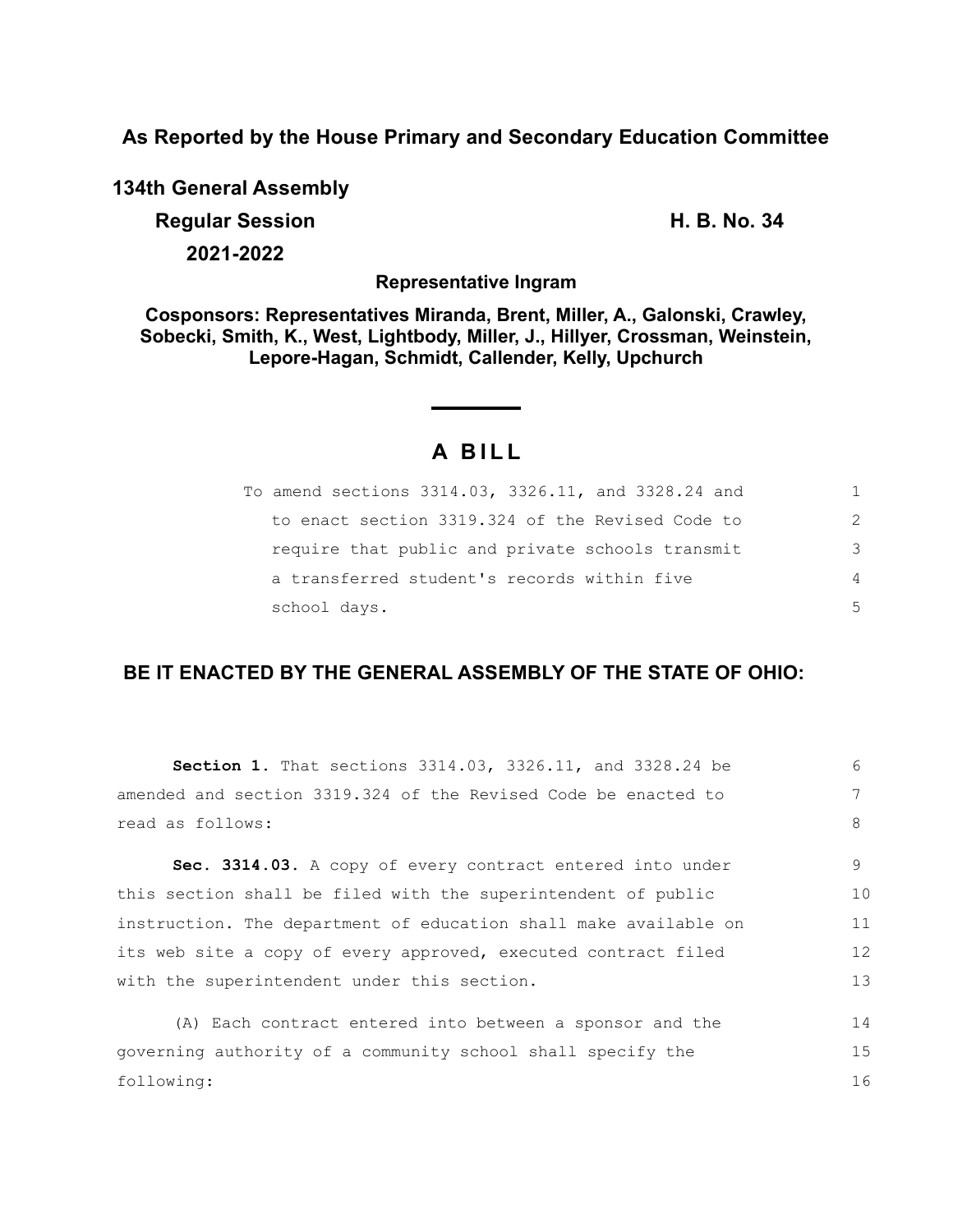(1) That the school shall be established as either of the following: (a) A nonprofit corporation established under Chapter 1702. of the Revised Code, if established prior to April 8, 2003; (b) A public benefit corporation established under Chapter 1702. of the Revised Code, if established after April 8, 2003. (2) The education program of the school, including the school's mission, the characteristics of the students the school is expected to attract, the ages and grades of students, and the focus of the curriculum; (3) The academic goals to be achieved and the method of measurement that will be used to determine progress toward those goals, which shall include the statewide achievement assessments; (4) Performance standards, including but not limited to all applicable report card measures set forth in section 3302.03 or 3314.017 of the Revised Code, by which the success of the school will be evaluated by the sponsor; (5) The admission standards of section 3314.06 of the Revised Code and, if applicable, section 3314.061 of the Revised Code; (6)(a) Dismissal procedures; (b) A requirement that the governing authority adopt an attendance policy that includes a procedure for automatically withdrawing a student from the school if the student without a 17 18 19 20 21 22 23  $24$ 25 26 27 28 29 30 31 32 33 34 35 36 37 38 39 40 41 42

legitimate excuse fails to participate in seventy-two consecutive hours of the learning opportunities offered to the 43 44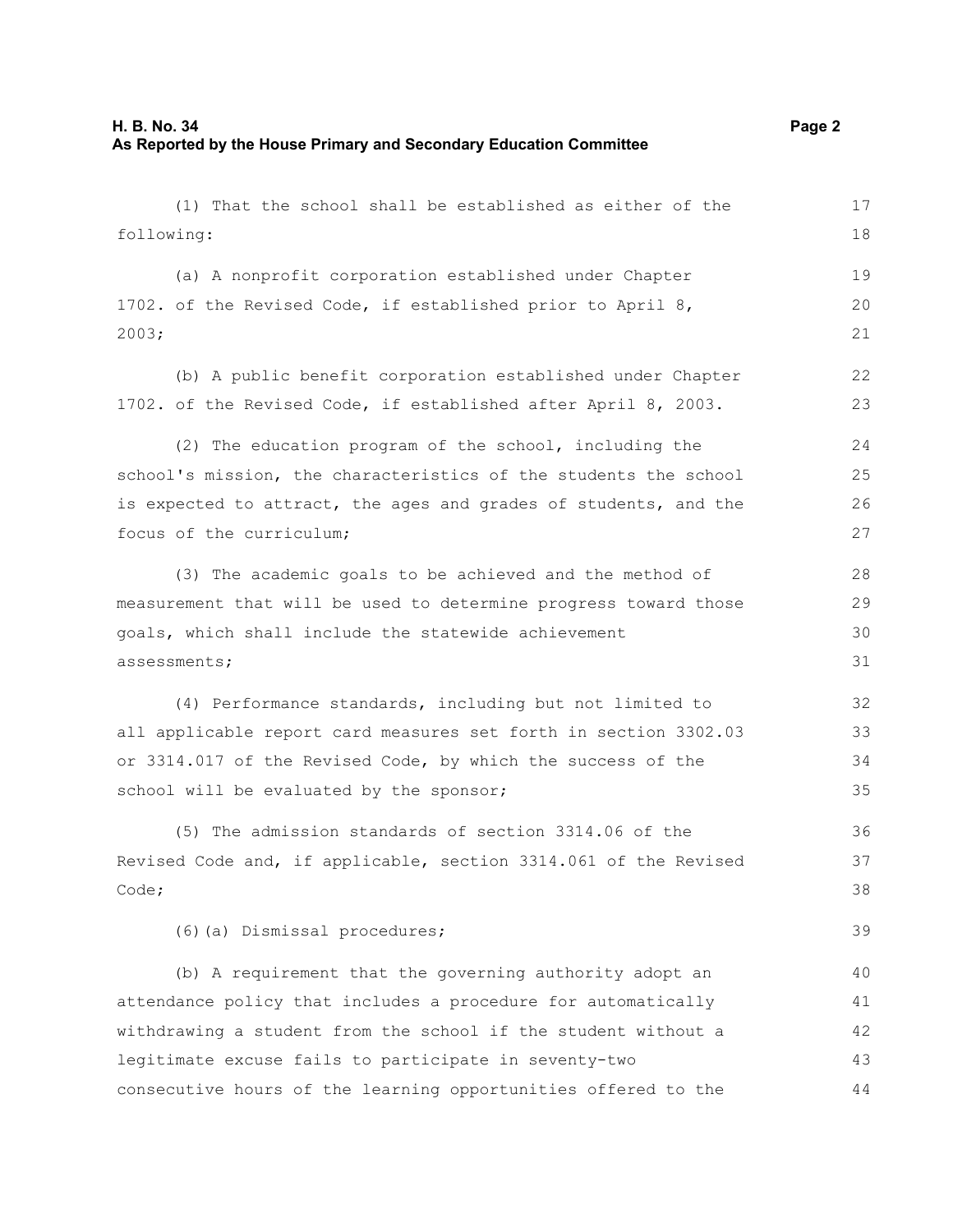#### **H. B. No. 34 Page 3 As Reported by the House Primary and Secondary Education Committee**

| student.                                                         | 45 |  |  |  |  |
|------------------------------------------------------------------|----|--|--|--|--|
| (7) The ways by which the school will achieve racial and         | 46 |  |  |  |  |
| ethnic balance reflective of the community it serves;            | 47 |  |  |  |  |
| (8) Requirements for financial audits by the auditor of          | 48 |  |  |  |  |
| state. The contract shall require financial records of the       | 49 |  |  |  |  |
| school to be maintained in the same manner as are financial      | 50 |  |  |  |  |
| records of school districts, pursuant to rules of the auditor of | 51 |  |  |  |  |
| state. Audits shall be conducted in accordance with section      | 52 |  |  |  |  |
| 117.10 of the Revised Code.                                      | 53 |  |  |  |  |
| (9) An addendum to the contract outlining the facilities         | 54 |  |  |  |  |
| to be used that contains at least the following information:     | 55 |  |  |  |  |
| (a) A detailed description of each facility used for             | 56 |  |  |  |  |
| instructional purposes;                                          | 57 |  |  |  |  |
| (b) The annual costs associated with leasing each facility       | 58 |  |  |  |  |
| that are paid by or on behalf of the school;                     | 59 |  |  |  |  |
| (c) The annual mortgage principal and interest payments          | 60 |  |  |  |  |
| that are paid by the school;                                     | 61 |  |  |  |  |
| (d) The name of the lender or landlord, identified as            | 62 |  |  |  |  |
| such, and the lender's or landlord's relationship to the         | 63 |  |  |  |  |
| operator, if any.                                                | 64 |  |  |  |  |
| (10) Qualifications of teachers, including a requirement         | 65 |  |  |  |  |
| that the school's classroom teachers be licensed in accordance   | 66 |  |  |  |  |
| with sections 3319.22 to 3319.31 of the Revised Code, except     | 67 |  |  |  |  |
| that a community school may engage noncertificated persons to    | 68 |  |  |  |  |
| teach up to twelve hours per week pursuant to section 3319.301   |    |  |  |  |  |
| of the Revised Code.                                             | 70 |  |  |  |  |
| (11) That the school will comply with the following              | 71 |  |  |  |  |
| requirements:                                                    | 72 |  |  |  |  |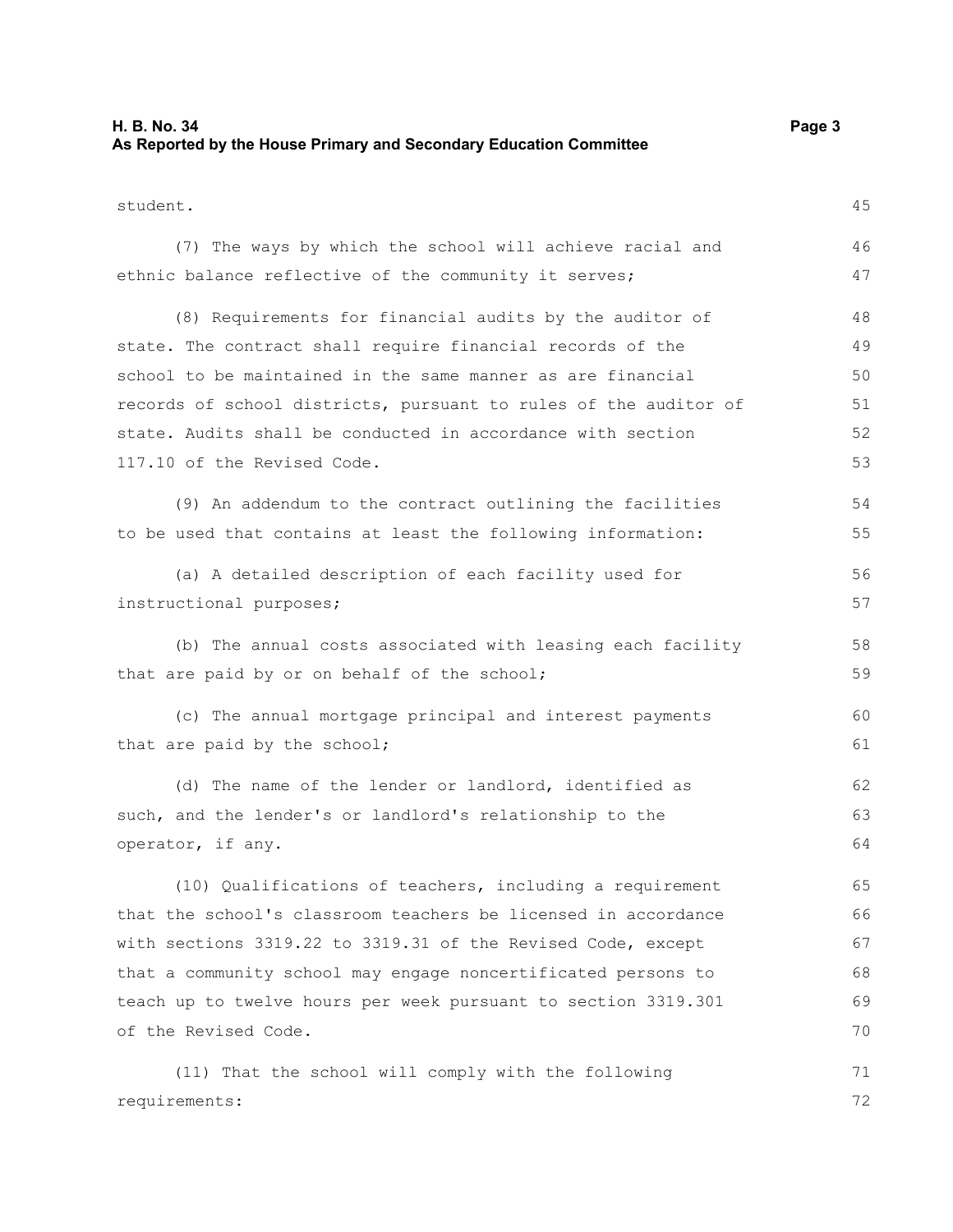#### **H. B. No. 34 Page 4 As Reported by the House Primary and Secondary Education Committee**

(a) The school will provide learning opportunities to a minimum of twenty-five students for a minimum of nine hundred twenty hours per school year.

(b) The governing authority will purchase liability insurance, or otherwise provide for the potential liability of the school.

(c) The school will be nonsectarian in its programs, admission policies, employment practices, and all other operations, and will not be operated by a sectarian school or religious institution. 79 80 81 82

(d) The school will comply with sections 9.90, 9.91, 109.65, 121.22, 149.43, 2151.357, 2151.421, 2313.19, 3301.0710, 3301.0711, 3301.0712, 3301.0715, 3301.0729, 3301.948, 3313.472, 3313.50, 3313.536, 3313.539, 3313.5310, 3313.608, 3313.609, 3313.6012, 3313.6013, 3313.6014, 3313.6015, 3313.6020, 3313.6024, 3313.643, 3313.648, 3313.6411, 3313.66, 3313.661, 3313.662, 3313.666, 3313.667, 3313.668, 3313.67, 3313.671, 3313.672, 3313.673, 3313.69, 3313.71, 3313.716, 3313.718, 3313.719, 3313.7112, 3313.721, 3313.80, 3313.814, 3313.816, 3313.817, 3313.818, 3313.86, 3313.89, 3313.96, 3319.073, 3319.321, 3319.324, 3319.39, 3319.391, 3319.41, 3319.46, 3320.01, 3320.02, 3320.03, 3321.01, 3321.041, 3321.13, 3321.14, 3321.141, 3321.17, 3321.18, 3321.19, 3321.191, 3327.10, 4111.17, 4113.52, and 5705.391 and Chapters 117., 1347., 2744., 3365., 3742., 4112., 4123., 4141., and 4167. of the Revised Code as if it were a school district and will comply with section 3301.0714 of the Revised Code in the manner specified in section 3314.17 of the Revised Code. 83 84 85 86 87 88 89 90 91 92 93 94 95 96 97 98 99 100

(e) The school shall comply with Chapter 102. and section 2921.42 of the Revised Code. 101 102

73 74 75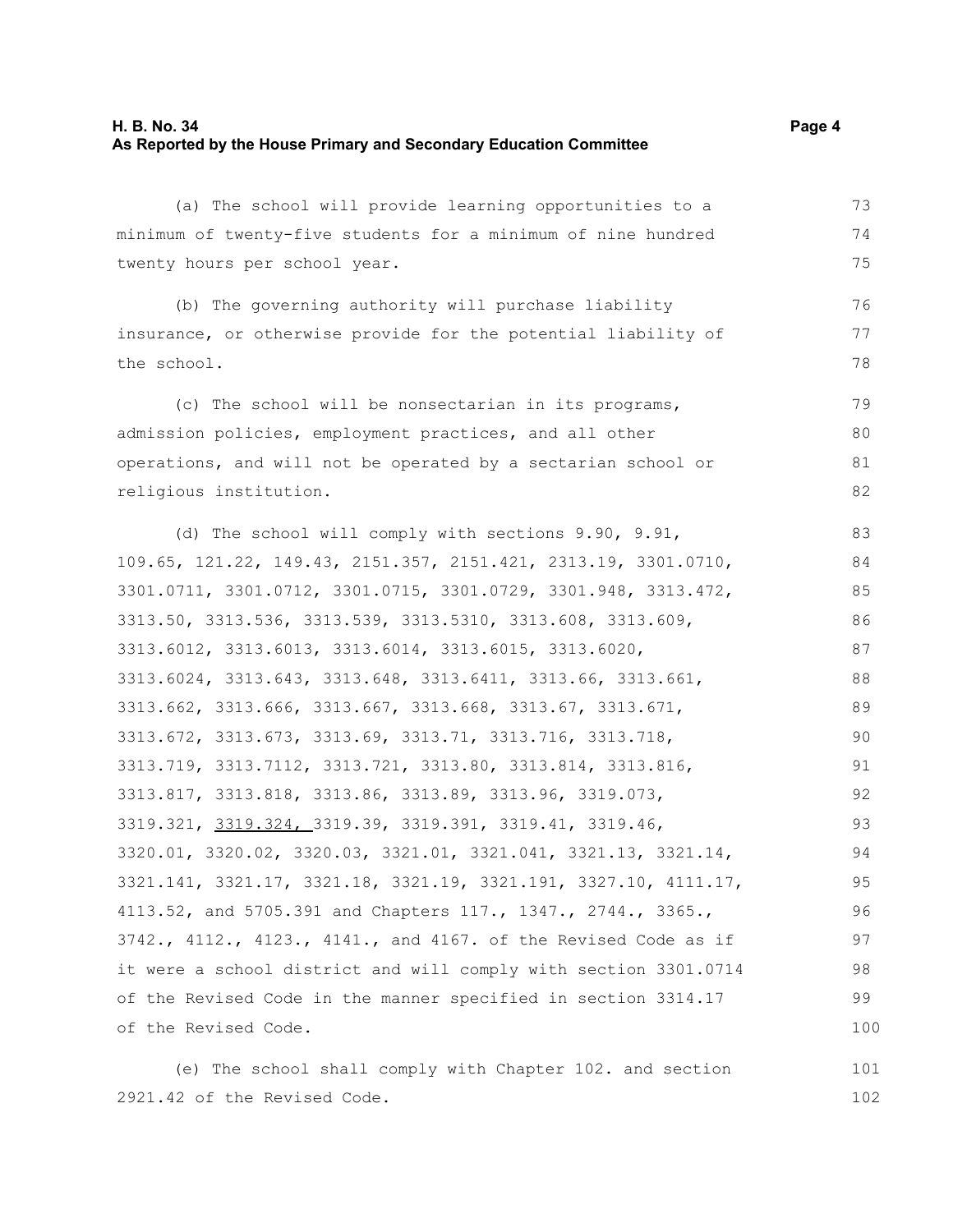#### **H. B. No. 34 Page 5 As Reported by the House Primary and Secondary Education Committee**

(f) The school will comply with sections 3313.61, 3313.611, 3313.614, 3313.617, 3313.618, and 3313.6114 of the Revised Code, except that for students who enter ninth grade for the first time before July  $1$ , 2010, the requirement in sections 3313.61 and 3313.611 of the Revised Code that a person must successfully complete the curriculum in any high school prior to receiving a high school diploma may be met by completing the curriculum adopted by the governing authority of the community school rather than the curriculum specified in Title XXXIII of the Revised Code or any rules of the state board of education. Beginning with students who enter ninth grade for the first time on or after July 1, 2010, the requirement in sections 3313.61 and 3313.611 of the Revised Code that a person must successfully complete the curriculum of a high school prior to receiving a high school diploma shall be met by completing the requirements prescribed in division (C) of section 3313.603 of the Revised Code, unless the person qualifies under division (D) or (F) of that section. Each school shall comply with the plan for awarding high school credit based on demonstration of subject area competency, and beginning with the 2017-2018 school year, with the updated plan that permits students enrolled in seventh and eighth grade to meet curriculum requirements based on subject area competency adopted by the state board of education under divisions (J)(1) and (2) of section  $3313.603$  of the Revised Code. Beginning with the 2018-2019 school year, the school shall comply with the framework for granting units of high school credit to students who demonstrate subject area competency through work-based learning experiences, internships, or cooperative education developed by the department under division (J)(3) of section 3313.603 of the Revised Code. 103 104 105 106 107 108 109 110 111 112 113 114 115 116 117 118 119 120 121 122 123 124 125 126 127 128 129 130 131 132

(g) The school governing authority will submit within four 133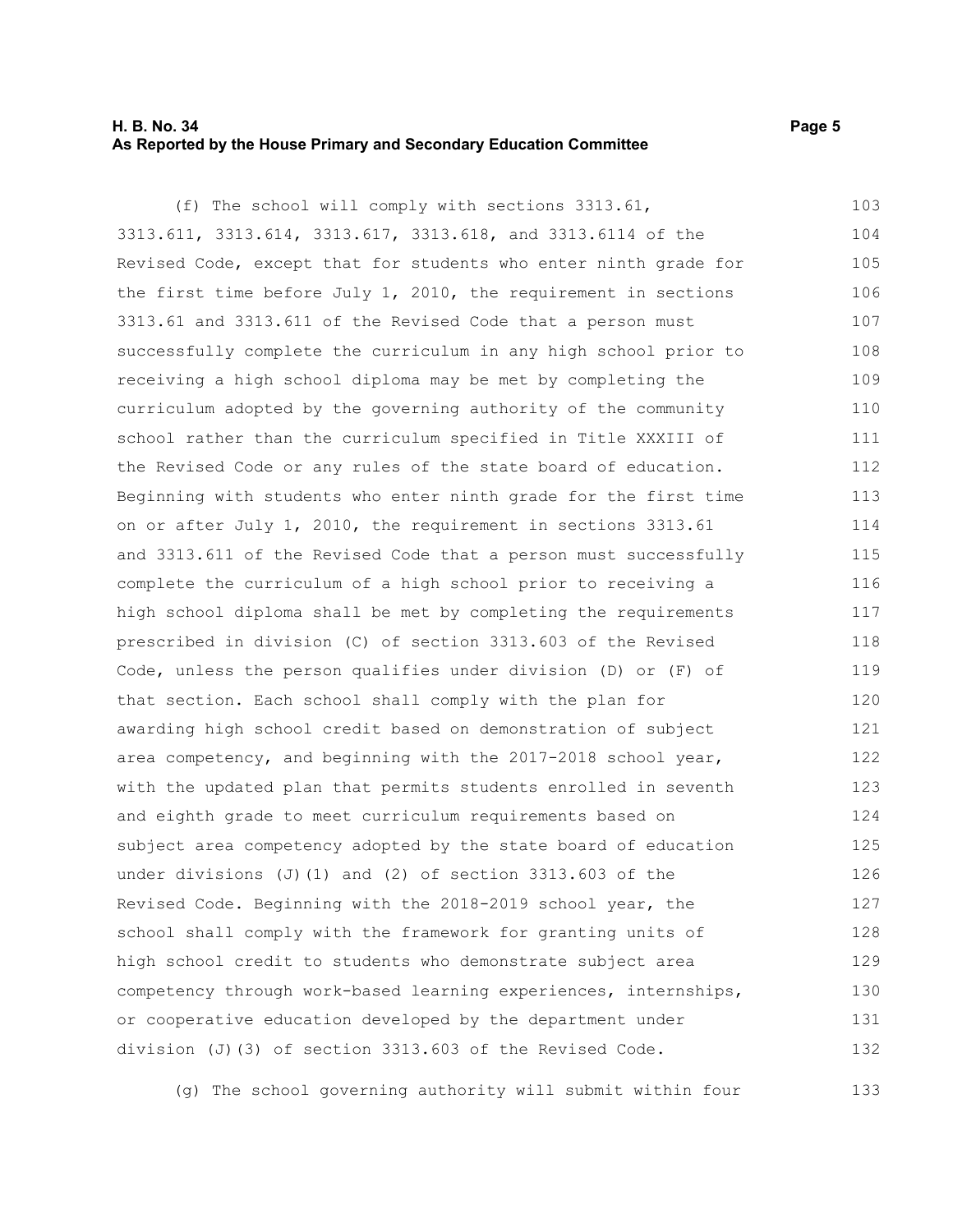#### **H. B. No. 34 Page 6 As Reported by the House Primary and Secondary Education Committee**

months after the end of each school year a report of its activities and progress in meeting the goals and standards of divisions (A)(3) and (4) of this section and its financial status to the sponsor and the parents of all students enrolled in the school. 134 135 136 137 138

(h) The school, unless it is an internet- or computerbased community school, will comply with section 3313.801 of the Revised Code as if it were a school district.

(i) If the school is the recipient of moneys from a grant awarded under the federal race to the top program, Division (A), Title XIV, Sections 14005 and 14006 of the "American Recovery and Reinvestment Act of 2009," Pub. L. No. 111-5, 123 Stat. 115, the school will pay teachers based upon performance in accordance with section 3317.141 and will comply with section 3319.111 of the Revised Code as if it were a school district. 142 143 144 145 146 147 148

(j) If the school operates a preschool program that is licensed by the department of education under sections 3301.52 to 3301.59 of the Revised Code, the school shall comply with sections 3301.50 to 3301.59 of the Revised Code and the minimum standards for preschool programs prescribed in rules adopted by the state board under section 3301.53 of the Revised Code. 149 150 151 152 153 154

(k) The school will comply with sections 3313.6021 and 3313.6023 of the Revised Code as if it were a school district unless it is either of the following: 155 156 157

(i) An internet- or computer-based community school; 158

(ii) A community school in which a majority of the enrolled students are children with disabilities as described in division (A)(4)(b) of section 3314.35 of the Revised Code. 159 160 161

(12) Arrangements for providing health and other benefits 162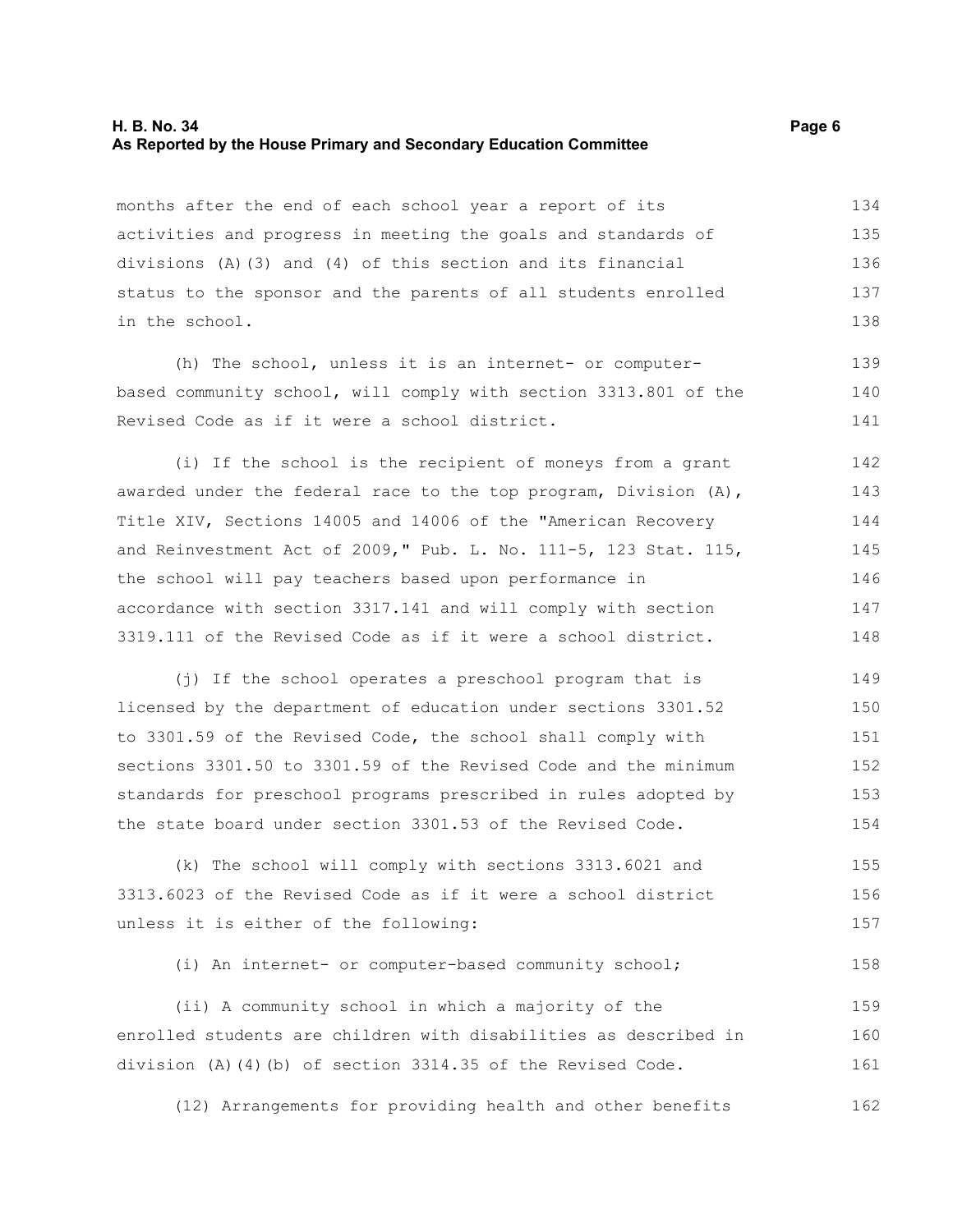#### **H. B. No. 34 Page 7 As Reported by the House Primary and Secondary Education Committee**

to employees;

(13) The length of the contract, which shall begin at the beginning of an academic year. No contract shall exceed five years unless such contract has been renewed pursuant to division (E) of this section. 164 165 166 167

(14) The governing authority of the school, which shall be responsible for carrying out the provisions of the contract;

(15) A financial plan detailing an estimated school budget for each year of the period of the contract and specifying the total estimated per pupil expenditure amount for each such year. 170 171 172

(16) Requirements and procedures regarding the disposition of employees of the school in the event the contract is terminated or not renewed pursuant to section 3314.07 of the Revised Code; 173 174 175 176

(17) Whether the school is to be created by converting all or part of an existing public school or educational service center building or is to be a new start-up school, and if it is a converted public school or service center building, specification of any duties or responsibilities of an employer that the board of education or service center governing board that operated the school or building before conversion is delegating to the governing authority of the community school with respect to all or any specified group of employees provided the delegation is not prohibited by a collective bargaining agreement applicable to such employees; 177 178 179 180 181 182 183 184 185 186 187

(18) Provisions establishing procedures for resolving disputes or differences of opinion between the sponsor and the governing authority of the community school; 188 189 190

(19) A provision requiring the governing authority to 191

163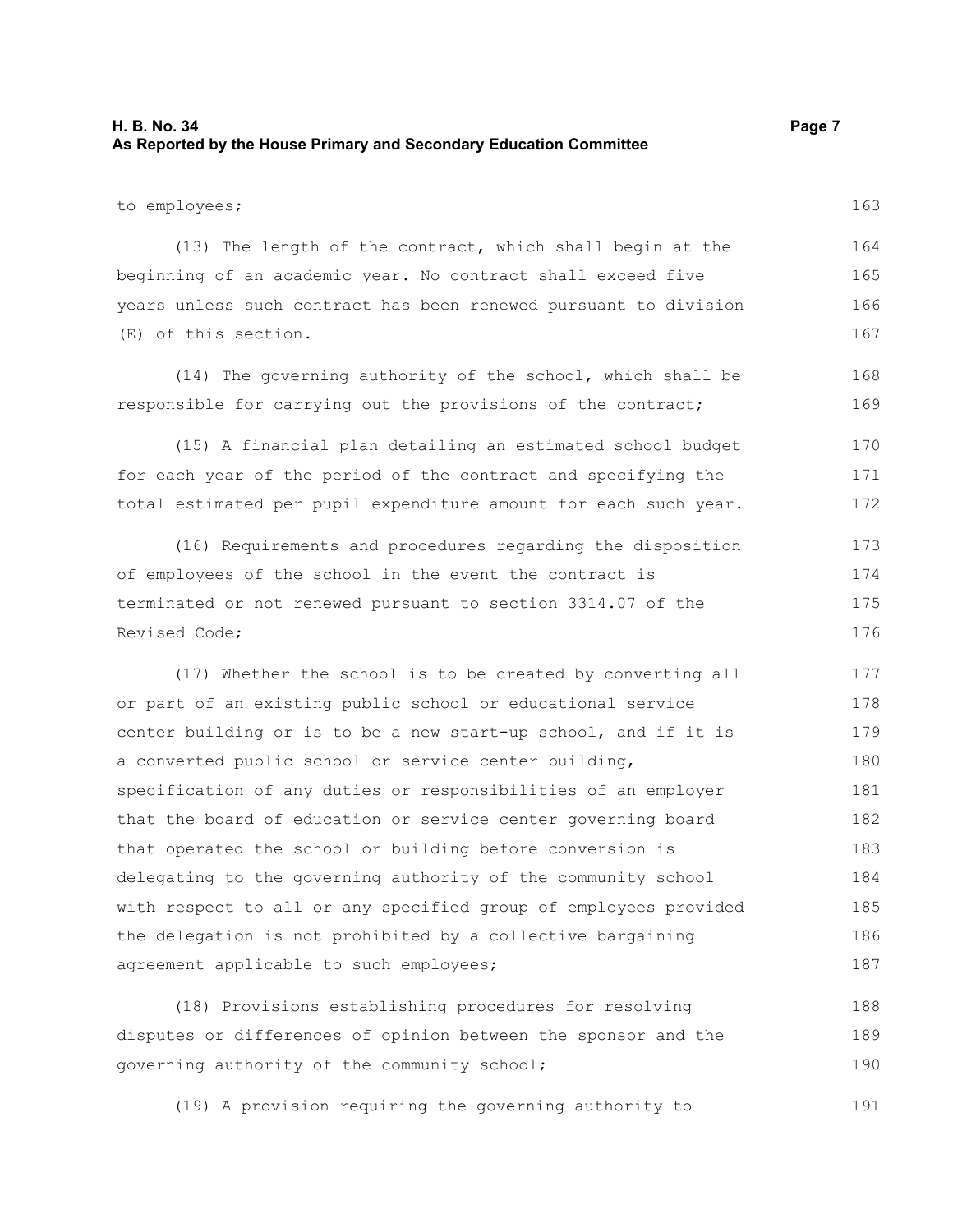### **H. B. No. 34 Page 8 As Reported by the House Primary and Secondary Education Committee**

| adopt a policy regarding the admission of students who reside    | 192 |  |  |  |  |
|------------------------------------------------------------------|-----|--|--|--|--|
| outside the district in which the school is located. That policy | 193 |  |  |  |  |
| shall comply with the admissions procedures specified in         | 194 |  |  |  |  |
| sections 3314.06 and 3314.061 of the Revised Code and, at the    | 195 |  |  |  |  |
| sole discretion of the authority, shall do one of the following: | 196 |  |  |  |  |
| (a) Prohibit the enrollment of students who reside outside       | 197 |  |  |  |  |
| the district in which the school is located;                     | 198 |  |  |  |  |
| (b) Permit the enrollment of students who reside in              | 199 |  |  |  |  |
| districts adjacent to the district in which the school is        | 200 |  |  |  |  |
| located;                                                         | 201 |  |  |  |  |
| (c) Permit the enrollment of students who reside in any          | 202 |  |  |  |  |
| other district in the state.                                     | 203 |  |  |  |  |
| (20) A provision recognizing the authority of the                | 204 |  |  |  |  |
| department of education to take over the sponsorship of the      | 205 |  |  |  |  |
| school in accordance with the provisions of division (C) of      |     |  |  |  |  |
| section 3314.015 of the Revised Code;                            | 207 |  |  |  |  |
| (21) A provision recognizing the sponsor's authority to          | 208 |  |  |  |  |
| assume the operation of a school under the conditions specified  | 209 |  |  |  |  |
| in division (B) of section 3314.073 of the Revised Code;         | 210 |  |  |  |  |
| (22) A provision recognizing both of the following:              | 211 |  |  |  |  |
| (a) The authority of public health and safety officials to       | 212 |  |  |  |  |
| inspect the facilities of the school and to order the facilities | 213 |  |  |  |  |
| closed if those officials find that the facilities are not in    | 214 |  |  |  |  |
| compliance with health and safety laws and regulations;          | 215 |  |  |  |  |
| (b) The authority of the department of education as the          | 216 |  |  |  |  |
| community school oversight body to suspend the operation of the  | 217 |  |  |  |  |
| school under section 3314.072 of the Revised Code if the         | 218 |  |  |  |  |
| department has evidence of conditions or violations of law at    | 219 |  |  |  |  |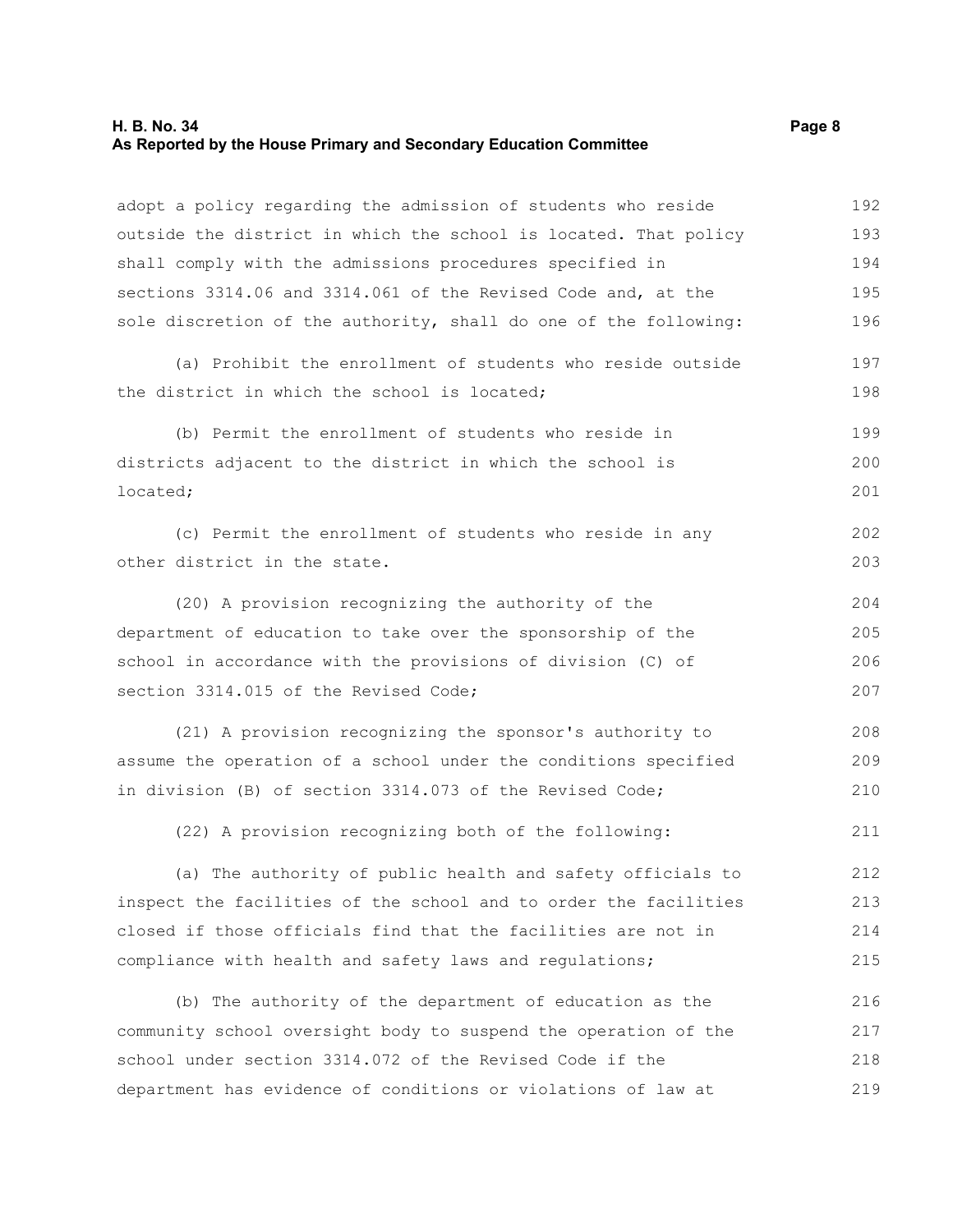the school that pose an imminent danger to the health and safety of the school's students and employees and the sponsor refuses to take such action. 220 221 222

(23) A description of the learning opportunities that will be offered to students including both classroom-based and nonclassroom-based learning opportunities that is in compliance with criteria for student participation established by the department under division (H)(2) of section 3314.08 of the Revised Code; 223 224 225 226 227 228

(24) The school will comply with sections 3302.04 and 3302.041 of the Revised Code, except that any action required to be taken by a school district pursuant to those sections shall be taken by the sponsor of the school. However, the sponsor shall not be required to take any action described in division (F) of section 3302.04 of the Revised Code. 229 230 231 232 233 234

(25) Beginning in the 2006-2007 school year, the school will open for operation not later than the thirtieth day of September each school year, unless the mission of the school as specified under division (A)(2) of this section is solely to serve dropouts. In its initial year of operation, if the school fails to open by the thirtieth day of September, or within one year after the adoption of the contract pursuant to division (D) of section 3314.02 of the Revised Code if the mission of the school is solely to serve dropouts, the contract shall be void. 235 236 237 238 239 240 241 242 243

(26) Whether the school's governing authority is planning to seek designation for the school as a STEM school equivalent under section 3326.032 of the Revised Code; 244 245 246

(27) That the school's attendance and participation policies will be available for public inspection; 247 248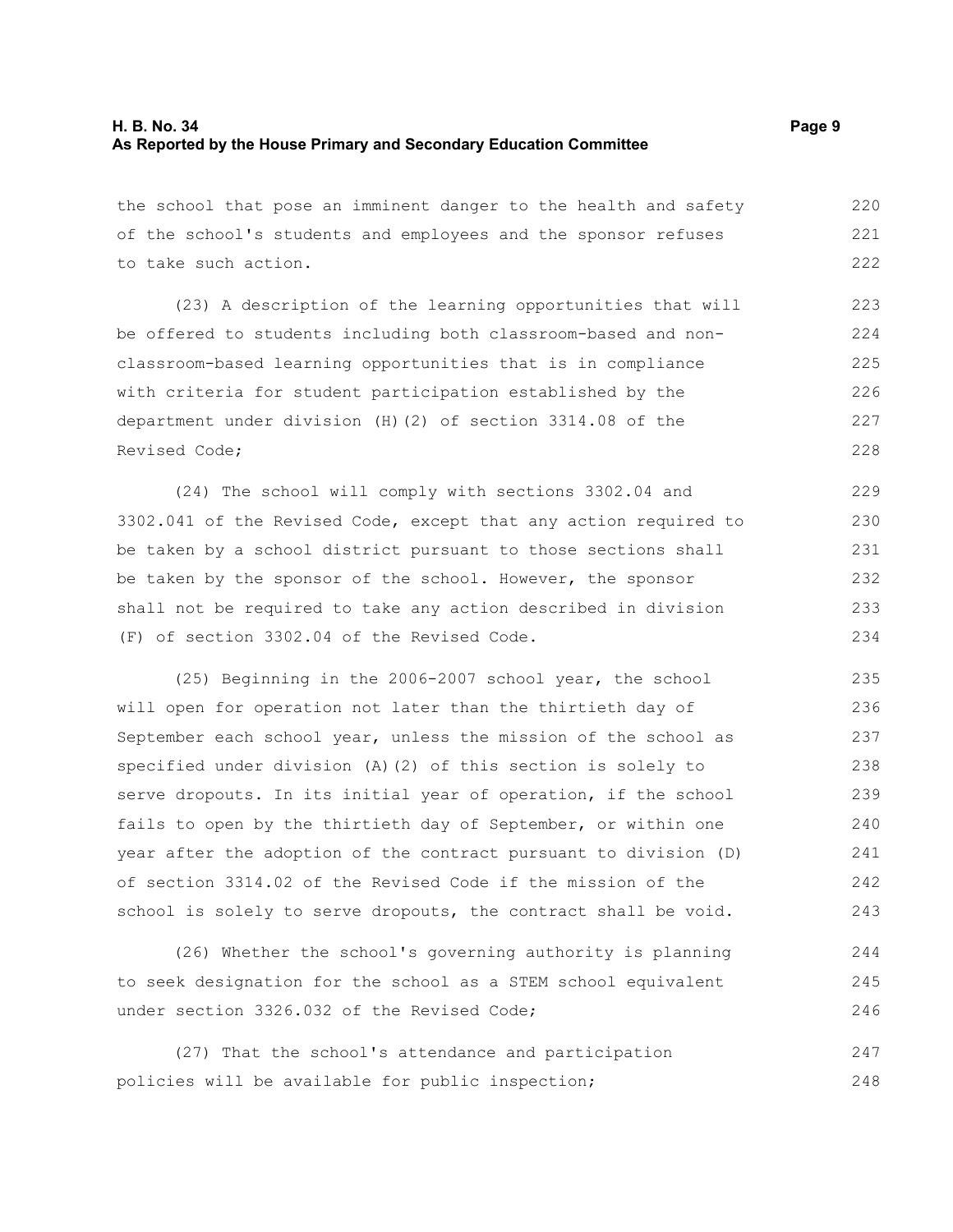#### **H. B. No. 34 Page 10 As Reported by the House Primary and Secondary Education Committee**

(28) That the school's attendance and participation records shall be made available to the department of education, auditor of state, and school's sponsor to the extent permitted under and in accordance with the "Family Educational Rights and Privacy Act of 1974," 88 Stat. 571, 20 U.S.C. 1232g, as amended, and any regulations promulgated under that act, and section 3319.321 of the Revised Code; 249 250 251 252 253 254 255

(29) If a school operates using the blended learning model, as defined in section 3301.079 of the Revised Code, all of the following information: 256 257 258

(a) An indication of what blended learning model or models will be used; 259 260

(b) A description of how student instructional needs will be determined and documented;

(c) The method to be used for determining competency, granting credit, and promoting students to a higher grade level; 263 264

(d) The school's attendance requirements, including how the school will document participation in learning opportunities; 265 266 267

(e) A statement describing how student progress will be monitored; 268 269

(f) A statement describing how private student data will be protected; 270 271

(g) A description of the professional development activities that will be offered to teachers. 272 273

(30) A provision requiring that all moneys the school's operator loans to the school, including facilities loans or cash flow assistance, must be accounted for, documented, and bear 274 275 276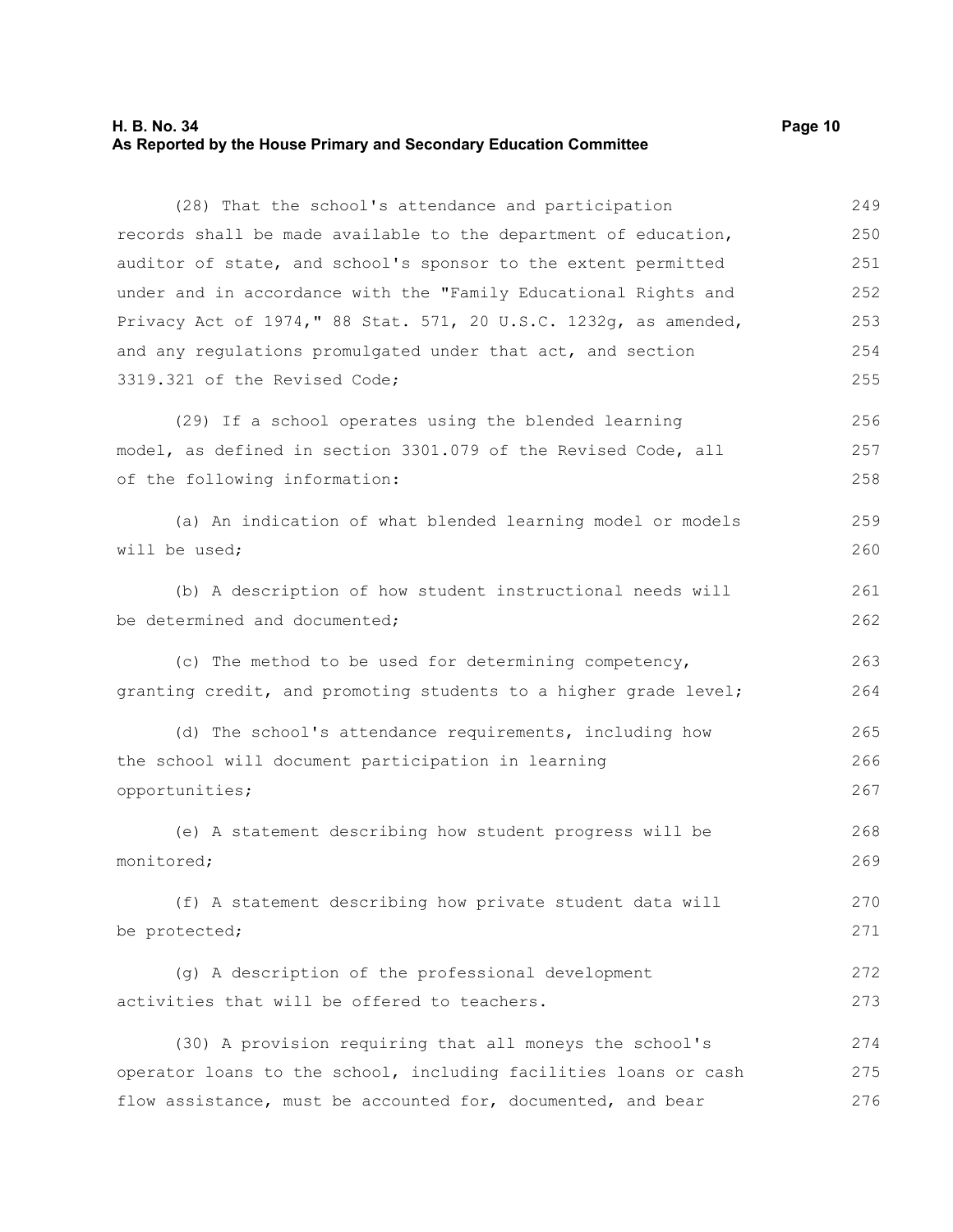interest at a fair market rate;

(31) A provision requiring that, if the governing authority contracts with an attorney, accountant, or entity specializing in audits, the attorney, accountant, or entity shall be independent from the operator with which the school has contracted. 278 279 280 281 282

(32) A provision requiring the governing authority to adopt an enrollment and attendance policy that requires a student's parent to notify the community school in which the student is enrolled when there is a change in the location of the parent's or student's primary residence. 283 284 285 286 287

(33) A provision requiring the governing authority to adopt a student residence and address verification policy for students enrolling in or attending the school.

(B) The community school shall also submit to the sponsor a comprehensive plan for the school. The plan shall specify the following:

(1) The process by which the governing authority of the school will be selected in the future; 294 295

(2) The management and administration of the school; 296

(3) If the community school is a currently existing public school or educational service center building, alternative arrangements for current public school students who choose not to attend the converted school and for teachers who choose not to teach in the school or building after conversion; 297 298 299 300 301

(4) The instructional program and educational philosophy of the school; 302 303

(5) Internal financial controls. 304

277

288 289 290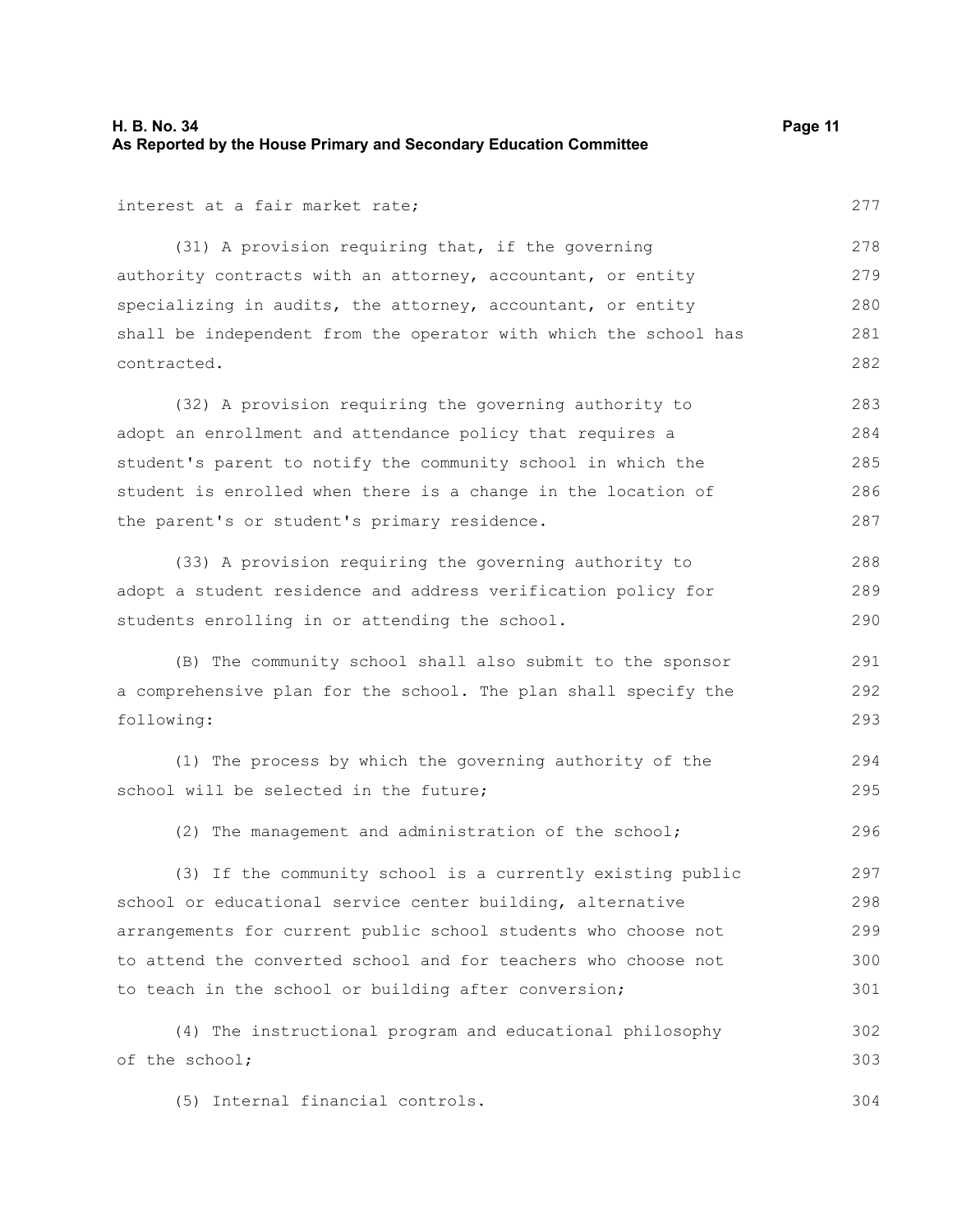#### **H. B. No. 34 Page 12 As Reported by the House Primary and Secondary Education Committee**

When submitting the plan under this division, the school shall also submit copies of all policies and procedures regarding internal financial controls adopted by the governing authority of the school. 305 306 307 308

(C) A contract entered into under section 3314.02 of the Revised Code between a sponsor and the governing authority of a community school may provide for the community school governing authority to make payments to the sponsor, which is hereby authorized to receive such payments as set forth in the contract between the governing authority and the sponsor. The total amount of such payments for monitoring, oversight, and technical assistance of the school shall not exceed three per cent of the total amount of payments for operating expenses that the school receives from the state.

(D) The contract shall specify the duties of the sponsor which shall be in accordance with the written agreement entered into with the department of education under division (B) of section 3314.015 of the Revised Code and shall include the following:

(1) Monitor the community school's compliance with all laws applicable to the school and with the terms of the contract; 324 325 326

(2) Monitor and evaluate the academic and fiscal performance and the organization and operation of the community school on at least an annual basis; 327 328 329

(3) Report on an annual basis the results of the evaluation conducted under division (D)(2) of this section to the department of education and to the parents of students enrolled in the community school; 330 331 332 333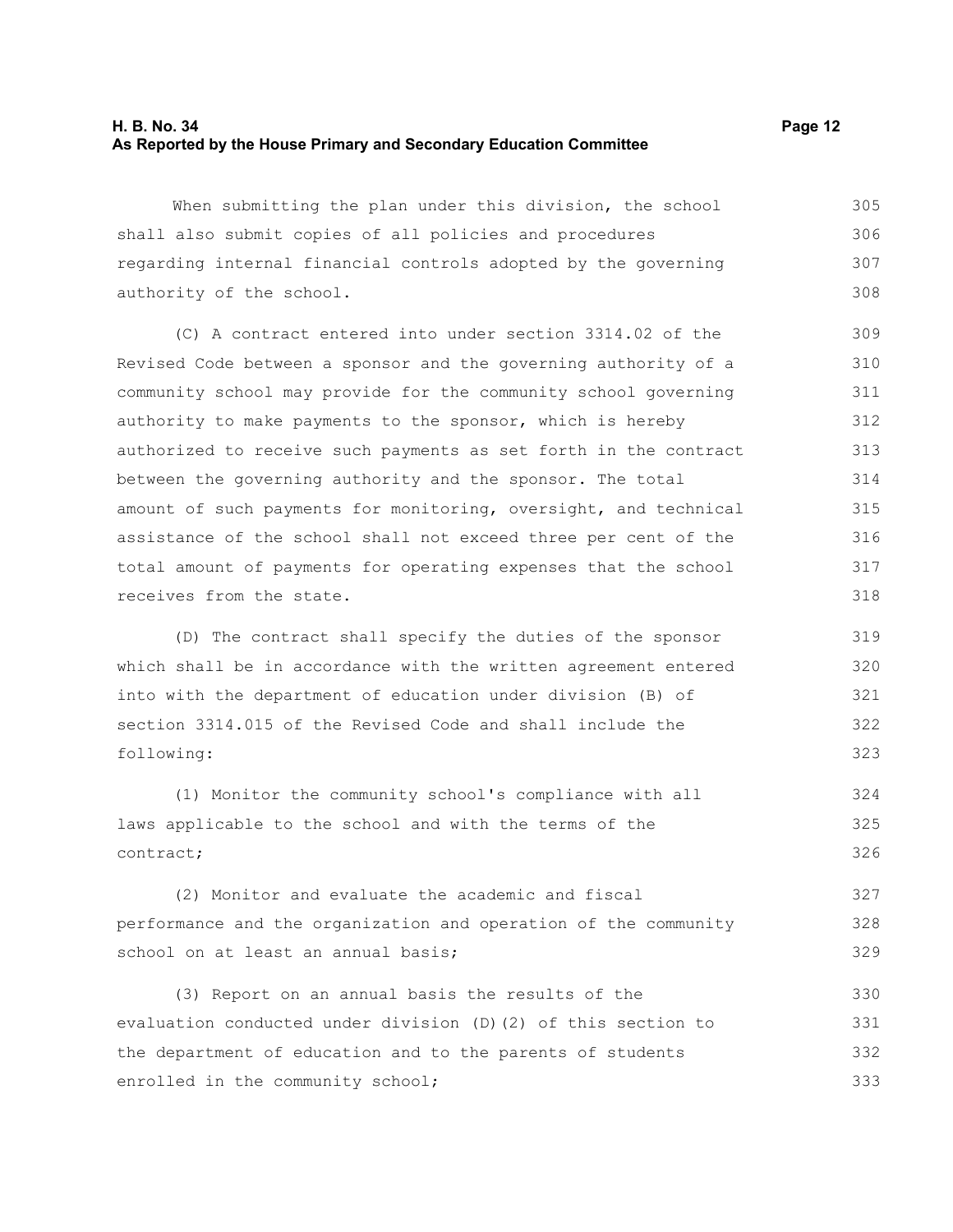(4) Provide technical assistance to the community school in complying with laws applicable to the school and terms of the contract; 334 335 336

(5) Take steps to intervene in the school's operation to correct problems in the school's overall performance, declare the school to be on probationary status pursuant to section 3314.073 of the Revised Code, suspend the operation of the school pursuant to section 3314.072 of the Revised Code, or terminate the contract of the school pursuant to section 3314.07 of the Revised Code as determined necessary by the sponsor; 337 338 339 340 341 342 343

(6) Have in place a plan of action to be undertaken in the event the community school experiences financial difficulties or closes prior to the end of a school year.

(E) Upon the expiration of a contract entered into under this section, the sponsor of a community school may, with the approval of the governing authority of the school, renew that contract for a period of time determined by the sponsor, but not ending earlier than the end of any school year, if the sponsor finds that the school's compliance with applicable laws and terms of the contract and the school's progress in meeting the academic goals prescribed in the contract have been satisfactory. Any contract that is renewed under this division remains subject to the provisions of sections 3314.07, 3314.072, and 3314.073 of the Revised Code. 347 348 349 350 351 352 353 354 355 356 357

(F) If a community school fails to open for operation within one year after the contract entered into under this section is adopted pursuant to division (D) of section 3314.02 of the Revised Code or permanently closes prior to the expiration of the contract, the contract shall be void and the school shall not enter into a contract with any other sponsor. A 358 359 360 361 362 363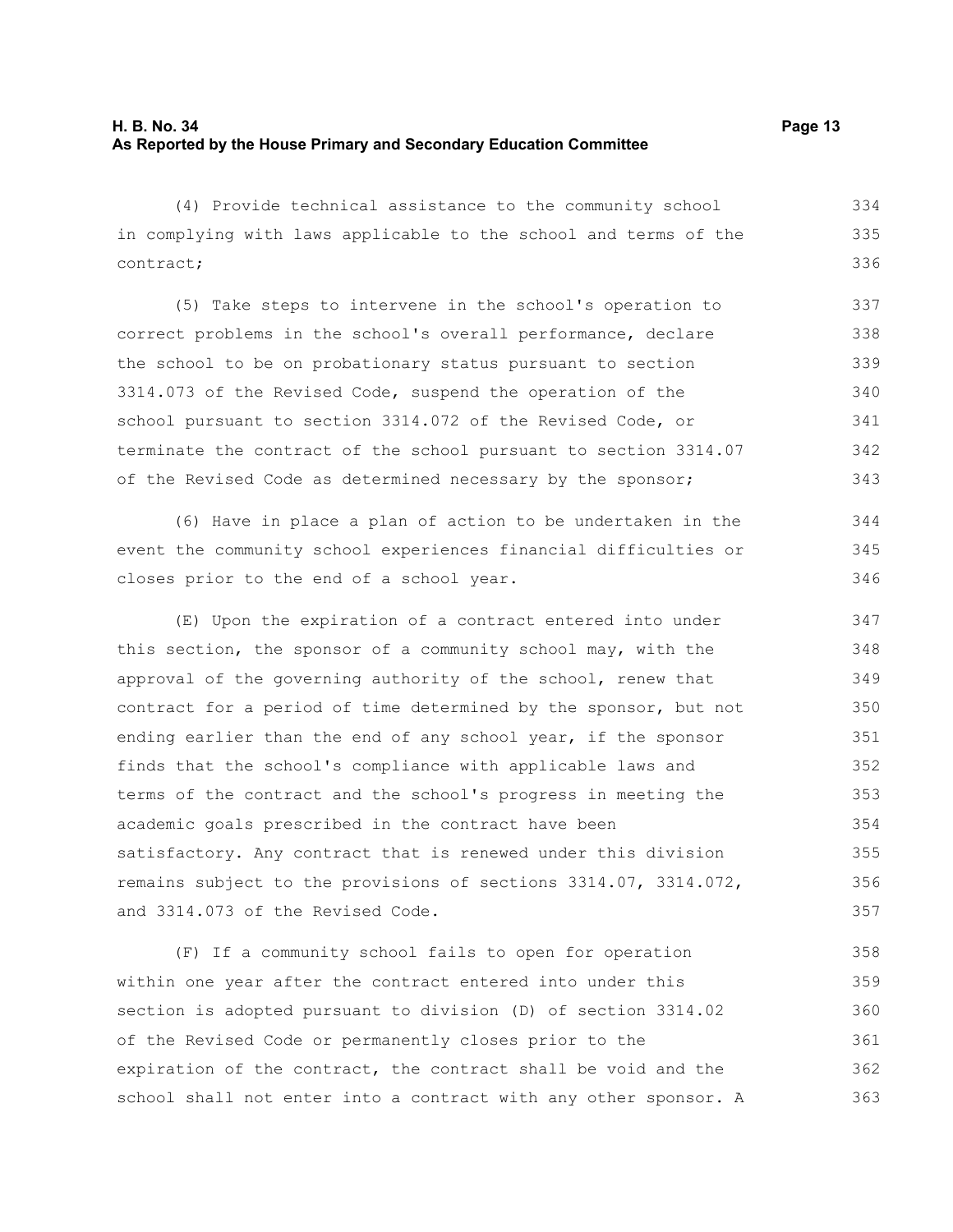school shall not be considered permanently closed because the operations of the school have been suspended pursuant to section 3314.072 of the Revised Code. 364 365

 **Sec. 3319.324.** When any school district or chartered nonpublic school receives a request from another district or school to which a student has transferred for that student's school records, the district or school receiving the request shall respond, within five school days after receiving the request, by transmitting to the requesting district or school either the student's school records as authorized under section 3319.321 of the Revised Code or, if the district or school has no record of the student's attendance, a statement of that fact. 367 368 369 370 371 372 373 374 375

The provisions of this section are in addition to, and do not affect the obligations of a school district or school to comply with, the requirements of division (D) of section 3313.642 and section 3313.672 of the Revised Code. 376 377 378 379

**Sec. 3326.11.** Each science, technology, engineering, and mathematics school established under this chapter and its governing body shall comply with sections 9.90, 9.91, 109.65, 121.22, 149.43, 2151.357, 2151.421, 2313.19, 2921.42, 2921.43, 3301.0714, 3301.0715, 3301.0729, 3301.948, 3313.14, 3313.15, 3313.16, 3313.18, 3313.201, 3313.26, 3313.472, 3313.48, 3313.481, 3313.482, 3313.50, 3313.536, 3313.539, 3313.5310, 3313.608, 3313.6012, 3313.6013, 3313.6014, 3313.6015, 3313.6020, 3313.6021, 3313.6024, 3313.61, 3313.611, 3313.614, 3313.615, 3313.617, 3313.618, 3313.6114, 3313.643, 3313.648, 3313.6411, 3313.66, 3313.661, 3313.662, 3313.666, 3313.667, 3313.668, 3313.67, 3313.671, 3313.672, 3313.673, 3313.69, 3313.71, 3313.716, 3313.718, 3313.719, 3313.7112, 3313.721, 3313.80, 3313.801, 3313.814, 3313.816, 3313.817, 3313.818, 3313.86, 380 381 382 383 384 385 386 387 388 389 390 391 392 393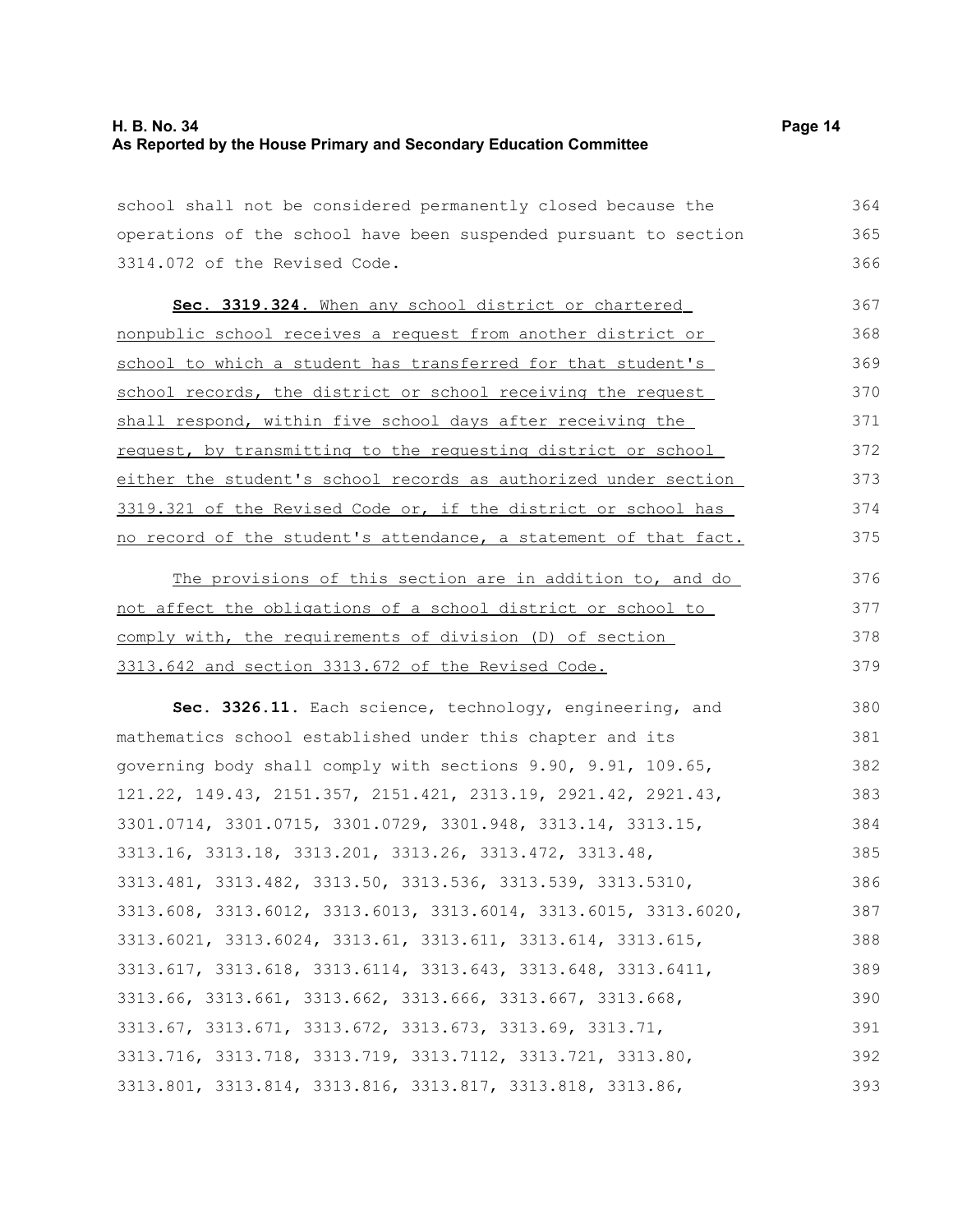#### **H. B. No. 34 Page 15 As Reported by the House Primary and Secondary Education Committee**

3313.89, 3313.96, 3319.073, 3319.21, 3319.32, 3319.321, 3319.324, 3319.35, 3319.39, 3319.391, 3319.41, 3319.45, 3319.46, 3320.01, 3320.02, 3320.03, 3321.01, 3321.041, 3321.05, 3321.13, 3321.14, 3321.141, 3321.17, 3321.18, 3321.19, 3321.191, 3327.10,

4111.17, 4113.52, and 5705.391 and Chapters 102., 117., 1347., 2744., 3307., 3309., 3365., 3742., 4112., 4123., 4141., and 4167. of the Revised Code as if it were a school district. 397 398 399 400

**Sec. 3328.24.** A college-preparatory boarding school established under this chapter and its board of trustees shall comply with sections 102.02, 3301.0710, 3301.0711, 3301.0712, 3301.0714, 3301.0729, 3301.948, 3313.536, 3313.6013, 3313.6021, 3313.6024, 3313.617, 3313.618, 3313.6114, 3313.6411, 3313.668, 3313.7112, 3313.721, 3313.89, 3319.324, 3319.39, 3319.391, 3319.46, 3320.01, 3320.02, and 3320.03 and Chapter 3365. of the Revised Code as if the school were a school district and the school's board of trustees were a district board of education. 401 402 403 404 405 406 407 408 409

**Section 2.** That existing sections 3314.03, 3326.11, and 3328.24 of the Revised Code are hereby repealed. 410 411

**Section 3.** The General Assembly, applying the principle stated in division (B) of section 1.52 of the Revised Code that amendments are to be harmonized if reasonably capable of simultaneous operation, finds that the following sections, presented in this act as composites of the sections as amended by the acts indicated, are the resulting versions of the sections in effect prior to the effective date of the sections as presented in this act: 412 413 414 415 416 417 418 419

Section 3314.03 of the Revised Code as amended by both H.B. 164 and H.B. 166 of the 133rd General Assembly. 420 421

Section 3326.11 of the Revised Code as amended by both

394 395 396